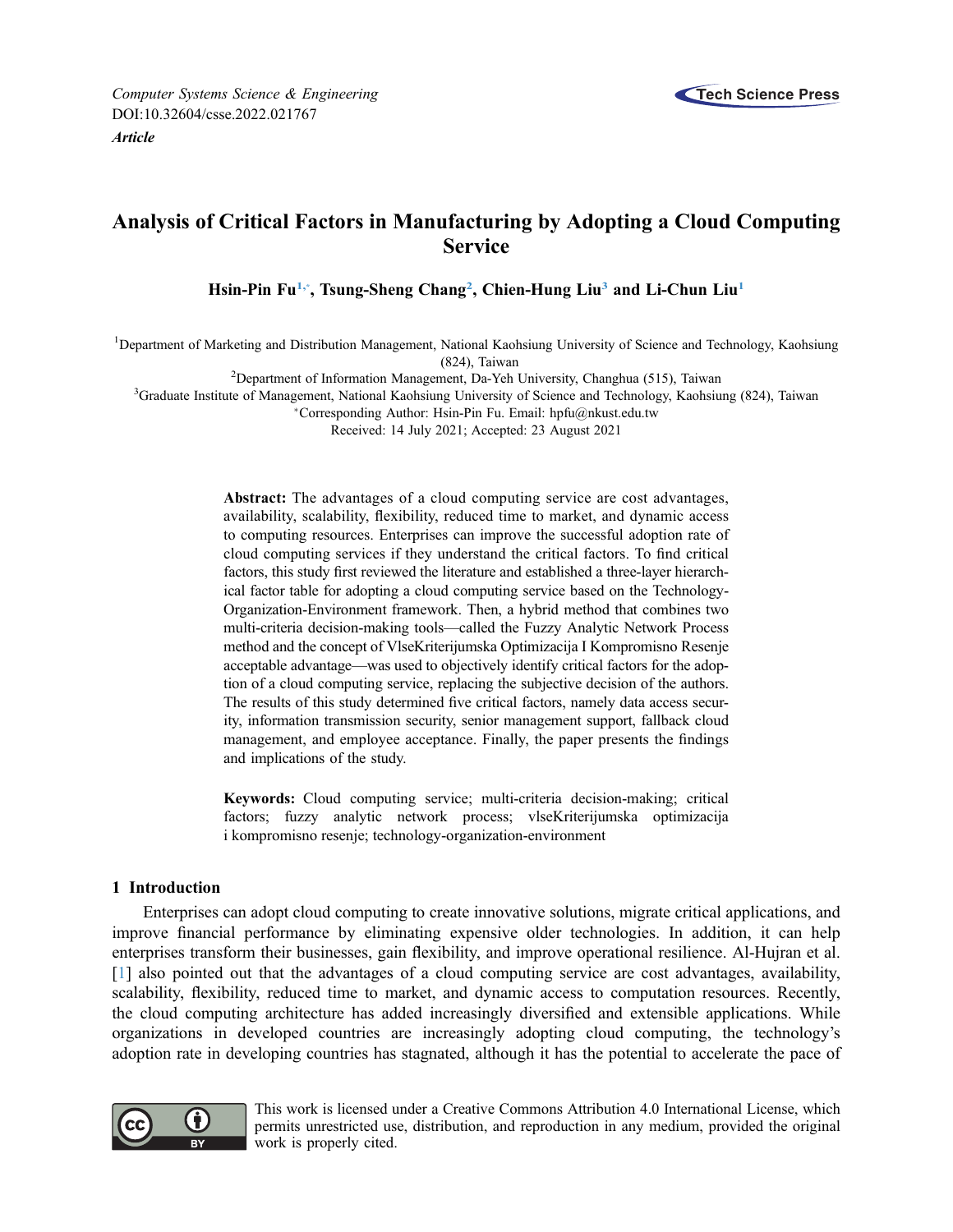digital transformation [\[2\]](#page-12-1). The adoption of a cloud computing service is a form of digital transformation. Understanding its critical factors (CFs) will help enterprises improve the successful adoption rate of cloud computing services.

Boynton et al. [\[3\]](#page-12-2) defined CFs as a small number of events that can guarantee the success of a business or an organizational manager. If companies focus on certain critical areas—referred to as the CFs—they will have performed successfully in the context of competition. Therefore, it is highly important to determine CFs objectively. However, most of the literature that identified CFs in the past used regression analysis or structural equation modeling (SEM) to find the influencing factors, where subjective decisions were subsequently made by the authors [[4](#page-13-0),[5](#page-13-1)]. Furthermore, as finding CFs is a problem of multi-criteria decision-making (MCDM), this study uses a hybrid tool that integrates two MCDM tools to identify CFs objectively.

#### 2 Literature Review

#### 2.1 Cloud Computing

In the past, numerous studies have discussed the factors affecting the introduction of cloud computing. Kim et al. [\[6\]](#page-13-2) argued that the external environment is a significant factor, especially for cloud computing service providers and government support. Senyo et al. [\[7\]](#page-13-3) conducted a meta-analysis of cloud computing research in information systems from 2009 to 2015 and found that majority of the literature focused on the technological dimension. Such research is detrimental to the business, conceptualization, and application domains. In the field of education, Sabi et al. [[8](#page-13-4)] developed an adoption model based on contextual factors and constructs from two theories of technology adoption to discover the factors that influence the diffusion, adoption, and use of cloud computing in sub-Saharan African universities. They discovered that socio-cultural factors, demonstrability of results, usefulness, and data security significantly affect their adoption. In addition to achieving knowledge management, Arpaci [[9](#page-13-5)] surveyed the antecedents and consequences of adopting cloud computing in education and found that perceived usefulness is an important factor in adopting cloud services. Hassan et al. [[10\]](#page-13-6) investigated the factors influencing small and medium-sized enterprises (SMEs) adopting cloud computing services in Malaysia and found that IT resources and external pressures significantly affected the adoption of cloud computing. Adjei et al. [[2](#page-12-1)] used partial least squares structural equation modeling (PLS-SEM) to study the adoption of cloud computing in Ghana, taking into account institutional factors, and found that institutional factors can influence organizations' adoption of cloud computing in Ghana. Further, they found that the perceived nature of the prohibited data transmission is essential in shaping the adoption of cloud computing. Ali et al. [\[11](#page-13-7)] combined the literature on cloud computing adoption and information systems complexity framework to propose a complexity assessment model for cloud computing adoption. In particular, they found that organizational structural complexity, technological structural complexity, organizational dynamic complexity, and technological dynamic complexity are the critical complexity aspects to be considered in the cloud computing adoption process. Priyadarshinee et al. [\[5\]](#page-13-1) used a two-stage method to identify the influencing factors using SEM based on 660 professional experts. The results were then used as input data for an artificial neural network model to understand and predict the factors for cloud computing adoption. The results showed that "trust", "perceived IT security risk", and "management style" were the most important predictors. Dincă et al. [[12](#page-13-8)] used a logistic regression analysis to identify the determinants of cloud computing adoption among Romanian SMEs and found that managers' know-how of cloud computing and the perceived costs of implementing the technology represent the main elements influencing the spreading of cloud computing among Romanian SMEs. Furthermore, Raut et al. [[13\]](#page-13-9) and Sharma et al. [\[14](#page-13-10)] also used MCDM to find factors of cloud computing adoption, indicating that finding CFs is also an MCDM issue.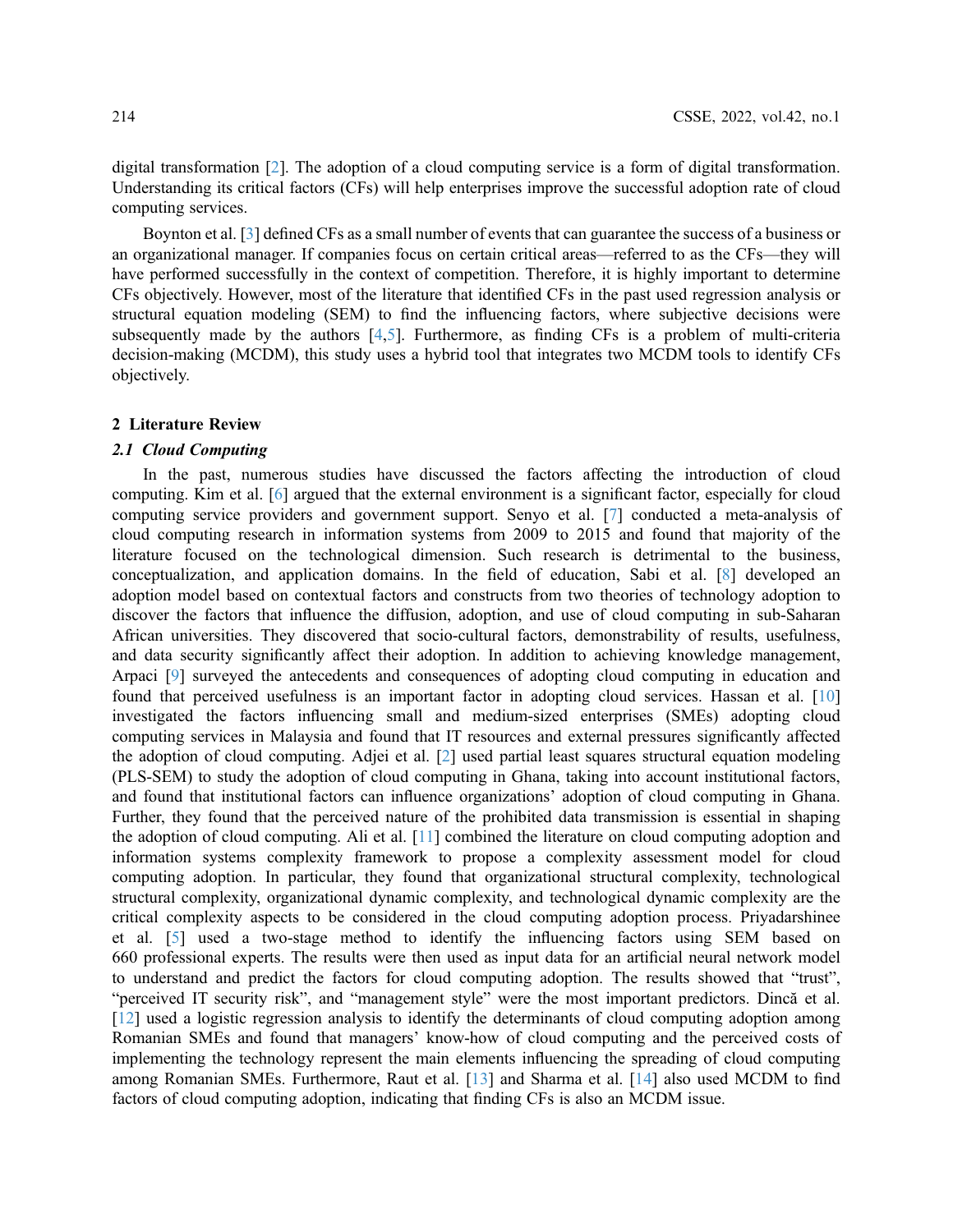#### 2.2 Critical Factors (CFs)

In the past, studies on CFs have been quantified or are qualitative in nature. Langvinienė et al. [\[15](#page-13-11)] used literature analysis to identify CFs that influence the model of entry into foreign business markets in the hotel industry. In addition, Martens et al. [[16\]](#page-13-12) utilized a systematic literature review that combines bibliometrics and content analysis to understand the key topics of sustainability in project management and conducted a survey of project managers to determine sustainable CFs in project management. Assaf et al. [\[17](#page-13-13)] used regression analysis to find out the CFs entering the foreign market of international hotels. Moreover, Raut et al. [\[4\]](#page-13-0) used Interpretive Structural Modeling (ISM) to identify CFs for the adoption of cloud computing in micro, small, and medium-sized enterprises (MSMEs), and the results indicated that 'previous technological experience' was the most significant factor.

In summary, regression analysis and SEM have been frequently used by authors in previous studies to identify CFs subjectively from influential or important factors of adopting cloud computing. Although the β4value of regression analysis can be expressed as factor importance, it is an estimate that may be subject to error or collinearity, whose resulting value may even be negative [\[18](#page-13-14)]. A better way to identify CFs is to use MCDM tools to obtain factor weights and objectively identify CFs.

#### 2.3 TOE Framework

In terms of the theoretical framework, Tornatzky et al. [\[19](#page-13-15)] proposed the technology-organizationenvironment (TOE) model. TOE provides a clear analytical framework, which can be used as an influencing factor to verify the factors influencing the use of innovative/information technologies in organizations, such as the adoption factors of cloud computing [[1](#page-12-0),[5](#page-13-1)] and the determinants of cloud computing adoption in higher education [\[20](#page-13-16)]. Therefore, this study uses TOE as a theoretical basis to develop a three-layer hierarchical factor table (a dimensional layer, a criterion layer, and a factor layer) that influences manufacturing by introducing cloud computing services based on the literature review.

The choice of CFs is an MCDM issue [[13](#page-13-9)[,14](#page-13-10)], and MCDM techniques can be used to select the best combination and synergy method for a problem. Thus, this study utilizes a hybrid approach that integrates two MCDM tools, namely the Fuzzy Analytic Network Process (FANP) method and the concept of VlseKriterijumska Optimizacija I Kompromisno Resenje (VIKOR) acceptable advantage method [\[21](#page-13-17)] based on the TOE framework to find appropriate CFs objectively.

### 3 Methodology

This study considers the research problem as an MCDM issue. The Analytic Hierarchy Process (AHP) proposed by Saaty [[22\]](#page-13-18) is the most popular MCDM method for obtaining the weight of factors. However, the AHP method, using a hierarchical structure, is too subjective in assessing values and analyzing various factors, thus failing to explain properly the correlations and interdependence among factors [\[23](#page-13-19)]. Saaty [[23](#page-13-19)] subsequently developed the analytic network process (ANP) to improve the deficiencies of the AHP, allowing for a more accurate investigation of specific attributes. Although AHP [\[22](#page-13-18)] or ANP [\[23](#page-13-19)] is widely applied to solve MCDM problems, it cannot take into account the fuzziness of human thought patterns or the uncertainty of real environments. Therefore, van Laarhoven et al. [\[24](#page-13-20)] proposed to integrate the fuzzy concept to the AHP method (called fuzzy AHP), which considers issues of uncertainty, multiple criteria, and opinions of experts and decision-makers, thereby avoiding overly subjective pairwise comparisons. Therefore, this paper integrates the fuzzy concept into the ANP method called fuzzy ANP (FANP). Further, several researchers have used FANP to resolve information and management issues [\[25](#page-14-0)[,26\]](#page-14-1).

The VIKOR method consists mainly of sorting simultaneously and selecting a set of alternatives to provide a compromise solution to a multi-criteria conflict problem [[25\]](#page-14-0). This so-called "compromise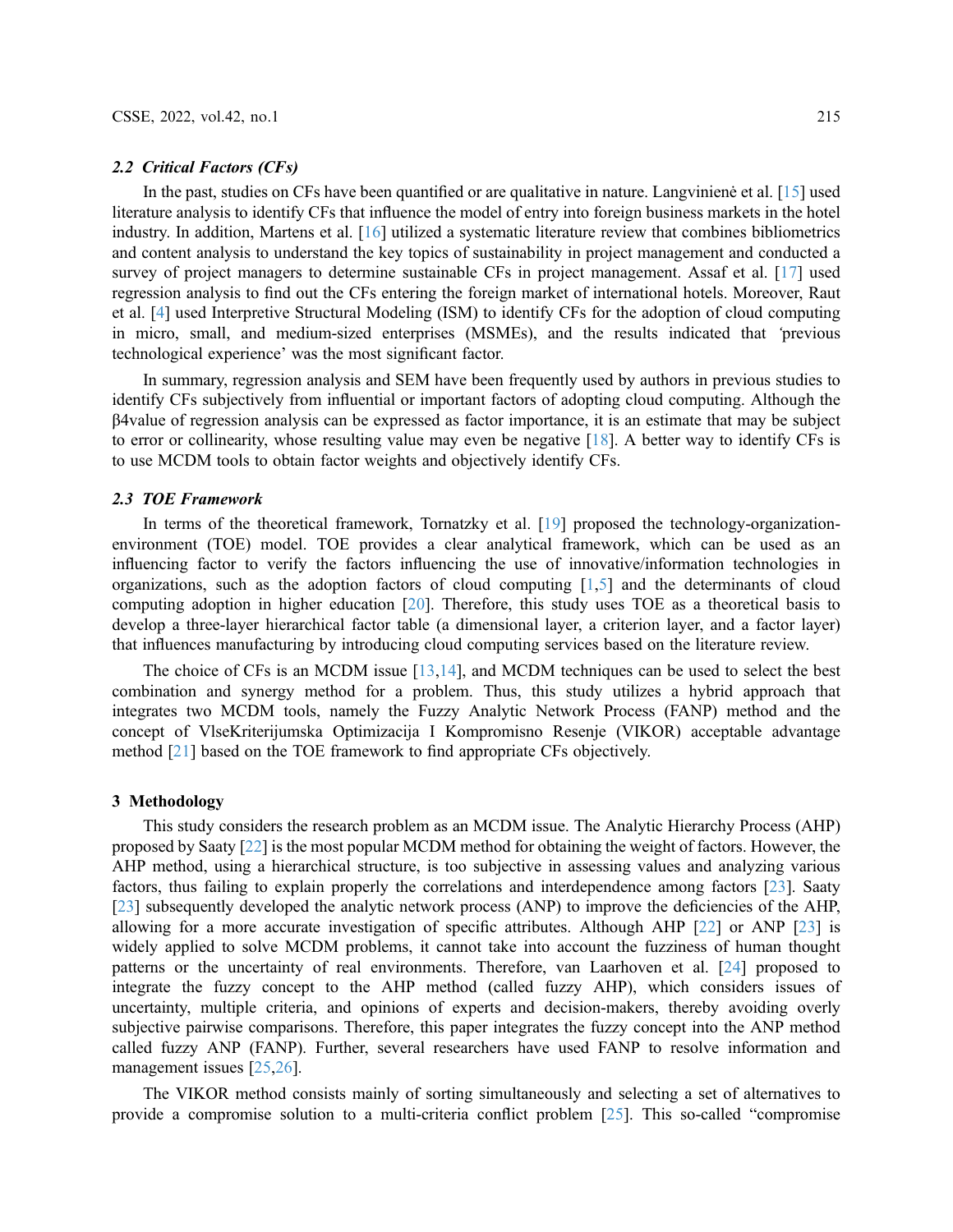resolution" is close to the ideal solution. Providing this compromise solution, the VIKOR method uses the concepts of "acceptable advantage" and "acceptance stability" to determine the maximum "most-favouredgroup utility" and the minimum of the "personal regret of the opponent". As a result, this negotiated compromise solution emerges as a more acceptable solution for decision-makers. Hence, after applying FANP to find the weights of the factors and sorting them, the concept of VIKOR acceptable advantage is used to objectively identify the CFs. Authors can refer to Opricovic et al. [[21\]](#page-13-17) for detailed calculation steps for VIKOR. Integrating the FANP and the concept of VIKOR acceptance advantage, the following steps are taken:

Step 1: Create a hierarchy table

A hierarchical factor table using the TOE framework was established based on a previous literature review of the factors that affect the adoption of cloud computing services.

Step 2: Collect information

Based on the hierarchical factor table, a pairwise questionnaire—called the expert questionnaire—was designed to compare the factors of the same layer. Particularly, respondents answered questions on the comparison of importance between factors.

Step 3: Create a fuzzy number

<span id="page-3-0"></span>Generally, there are two main methods for calculating fuzzy numbers: triangular fuzzy numbers and trapezoidal fuzzy numbers. The trapezoidal fuzzy number is more extensive—it reflects the subjectivity of the decision-maker more effectively and contains more uncertainty than the triangular fuzzy number [[27\]](#page-14-2). Thus, trapezoidal fuzzy numbers [\(Fig. 1\)](#page-3-0) were used in this study to create fuzzy numbers. Buckley [[28\]](#page-14-3) extracted four numbers from the collected data for calculation.



Figure 1: Trapezoidal fuzzy number

These four numbers ( $\alpha$ ,  $\beta$ ,  $\gamma$ , and  $\delta$ ) can form a trapezoidal fuzzy number, and the fuzzy numbers  $\alpha$  and  $\delta$ represent the minimum and maximum values of all membership functions. The fuzzy numbers represented by β and γ are the smallest average and largest average value of the interval, respectively. W\*<sub>0l</sub>, W\*<sub>1l</sub>, W\*<sub>1u</sub>, and  $W^*_{0u}$  are the fuzzy weight interval values.

Step 4: Establish a fuzzy positive reciprocal matrix

Based on the trapezoidal fuzzy numbers, an  $n \times n$  fuzzy positive reciprocal matrix (A) was constructed, which can be defined as follows:

Let 
$$
\overline{a_{ij}} = 1
$$
 for  $i = j$ ,  $\overline{A} = [\overline{a_{ij}}]$ , where  $\overline{a_{ij}} = (\alpha_{ij}, \beta_{ij}, \gamma_{ij}, \delta_{ij})$  for  $i < j$ .  
Then,  $\overline{a_{ij}} = (\overline{a_{ji}})^{-1}$  for  $i > j$ , where  $(\overline{a_{ji}})^{-1} = \left(\frac{1}{\delta_{ij}}, \frac{1}{\gamma_{ij}}, \frac{1}{\beta_{ij}}, \frac{1}{\alpha_{ij}}\right)$ ,  $i = 1, 2, 3, ..., n; j = 1, 2, 3, ..., n$ .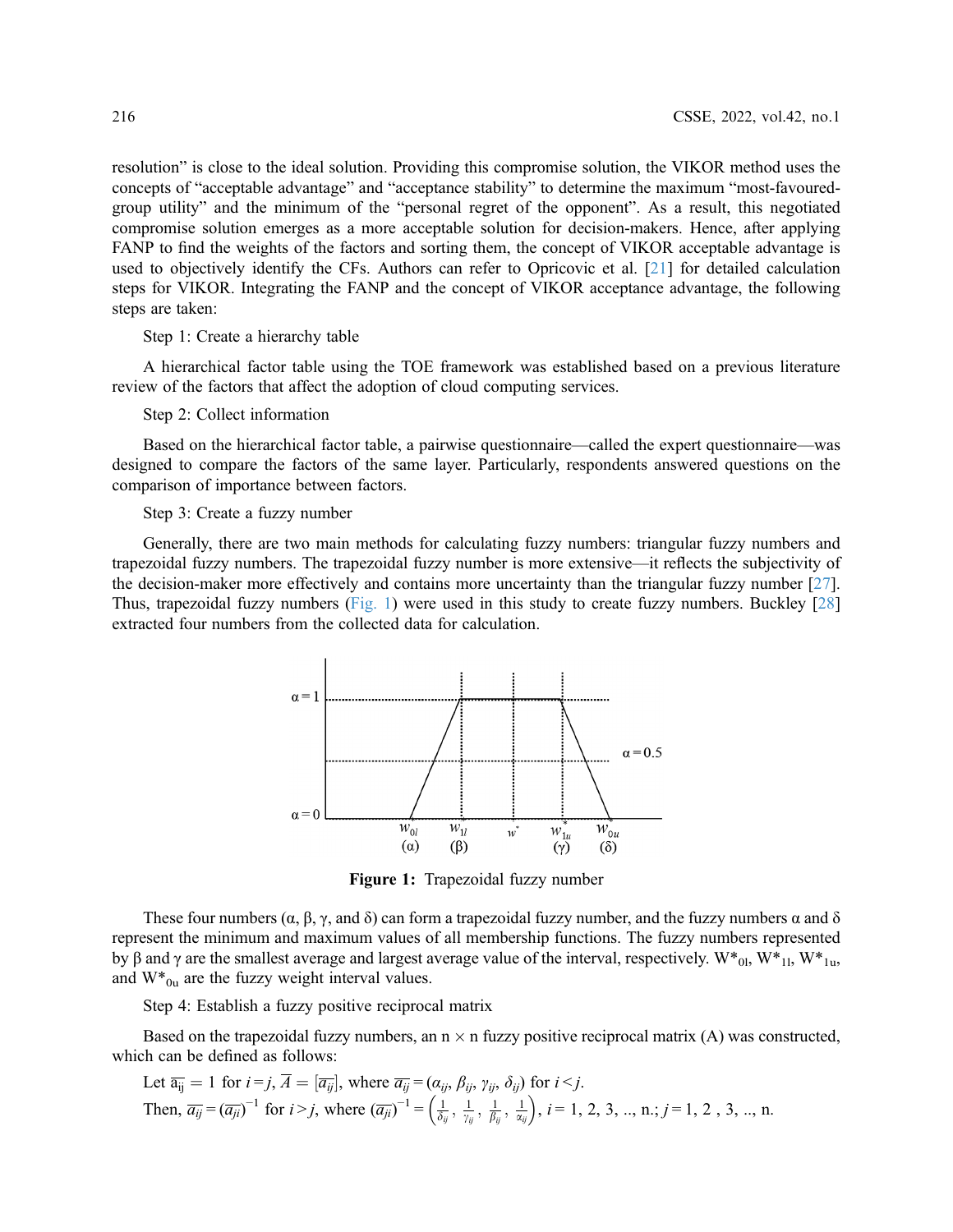Step 5: Check for consistency

Before calculating the factor weights, the consistency check was first performed on the positive reciprocal matrix, as presented in the expert questionnaire. The consistency indicator is mainly the reasonable degree of the judgments made by the experts during the evaluation process. According to Csutora et al. [[29\]](#page-14-4), let  $\bar{A} = |\bar{a}_{ij}|$  be a fuzzy positive reciprocal matrix, where  $\bar{a}_{ij} = (\alpha_{ij}, \beta_{ij}, \gamma_{ij}, \delta_{ij})$ .  $a_{ij} \in (\beta_{ij}, \gamma_{ij})$  and  $a_{ij} \in (\beta_{ij}, \gamma_{ij})$  were selected. If A is consistent, then  $\bar{A}$  is also consistent. To this end, the geometric mean (i.e.,  $\Gamma_{ij} = (\alpha_{ij} \times \beta_{ij} \times \gamma_{ij} \times \delta_{ij})^{1/4}$ ) can be used to obtain the fuzzy weights [[21\]](#page-13-17). The consistency index (CI) and consistency ratio (CR) were calculated as follows:

$$
CI = (\lambda_{max} - n)/(n - 1), \quad CR = (CI/RI_n)
$$

where  $\lambda_{max}$  is the maximum eigenvector of the pairwise matrix.

It consists of using the fuzzy pairwise comparison values of all respondents. n is the number of elements of this matrix, and  $RI_n$  is a random index [\[30](#page-14-5)] [\(Tab. 1](#page-4-0)) with Saaty [\[22](#page-13-18)], suggesting that CR  $\leq 0.1$  and its consistency are acceptable.

**Table 1:** Randomized index of  $RI_n$ 

<span id="page-4-0"></span>

|  | <i>n</i> 3 4 5 6 7 8 9 10                              |  |  |  |
|--|--------------------------------------------------------|--|--|--|
|  | $RI_n$ 0.525 0.882 1.115 1.252 1.341 1.404 1.452 1.484 |  |  |  |

Step 6: Obtain the fuzzy weights, and de-fuzzify and normalize the fuzzy numbers

The matrix established in the previous step was used to perform operations on the starting matrix, and the eigenvalues of the eigenvectors of the starting matrix are calculated and normalized to obtain standardized eigenvalues. This study used the  $\alpha$ -cut method and the geometric mean to obtain the fuzzy weights. First, Csutora et al. [\[29\]](#page-14-4) proposed the  $\alpha$ -cut method to determine the fuzzy weight interval values  $(W^*_{01}, W^*_{11}, W^*_{1u}, W^*_{0u})$  for each factor. This method has three advantages: (1) it can handle any pairwise comparison of fuzzy number types, (2) it is computationally simple and does not require calculus, requiring only vector values and eigenvector values of the positive matrix, and (3) it reduces ambiguity compared to other methods [\[27](#page-14-2)]. The procedures for calculating the  $\alpha$ -cut method are as follows:

Let  $\alpha$  = 1 and the  $\alpha$ -cut method be used to obtain the fuzzy positive reciprocal matrices A<sub>11</sub> and A<sub>1u</sub>, where  $A_{11} = \beta$  and  $A_{1u} = \gamma$ . The minimum possible  $K_{11}$  is the maximum possible  $K_{1u}$ , and the equation to obtain the fuzzy weight interval values is as follows:

$$
K_{1l} = min\bigg\{\frac{W_{im}}{W_{1il}}|1 \leq i \leq n\bigg\}, \quad K_{1u} = max\bigg\{\frac{W_{im}}{W_{1iu}}|1 \leq i \leq n\bigg\},\
$$

Thus, the fuzzy number interval values can be obtained from  $K_{11}$  and  $K_{1u}$  as follows:

$$
W_{11}^* = K_{11} \times W_{11}, \quad W_{1u}^* = K_{1u} \times W_{1u}
$$

Let  $\alpha$  = 0.5 and the  $\alpha$ -cut method be used to obtain the fuzzy positive reciprocal matrices A<sub>0.51</sub> and A<sub>0.5u</sub>. The minimum and maximum possible numbers are  $K_{0.51}$  and  $K_{0.5u}$ , respectively. Then, the fuzzy weight values are obtained. Finally,  $W_{0.51}^*$  and  $W_{0.5u}^*$  can be obtained.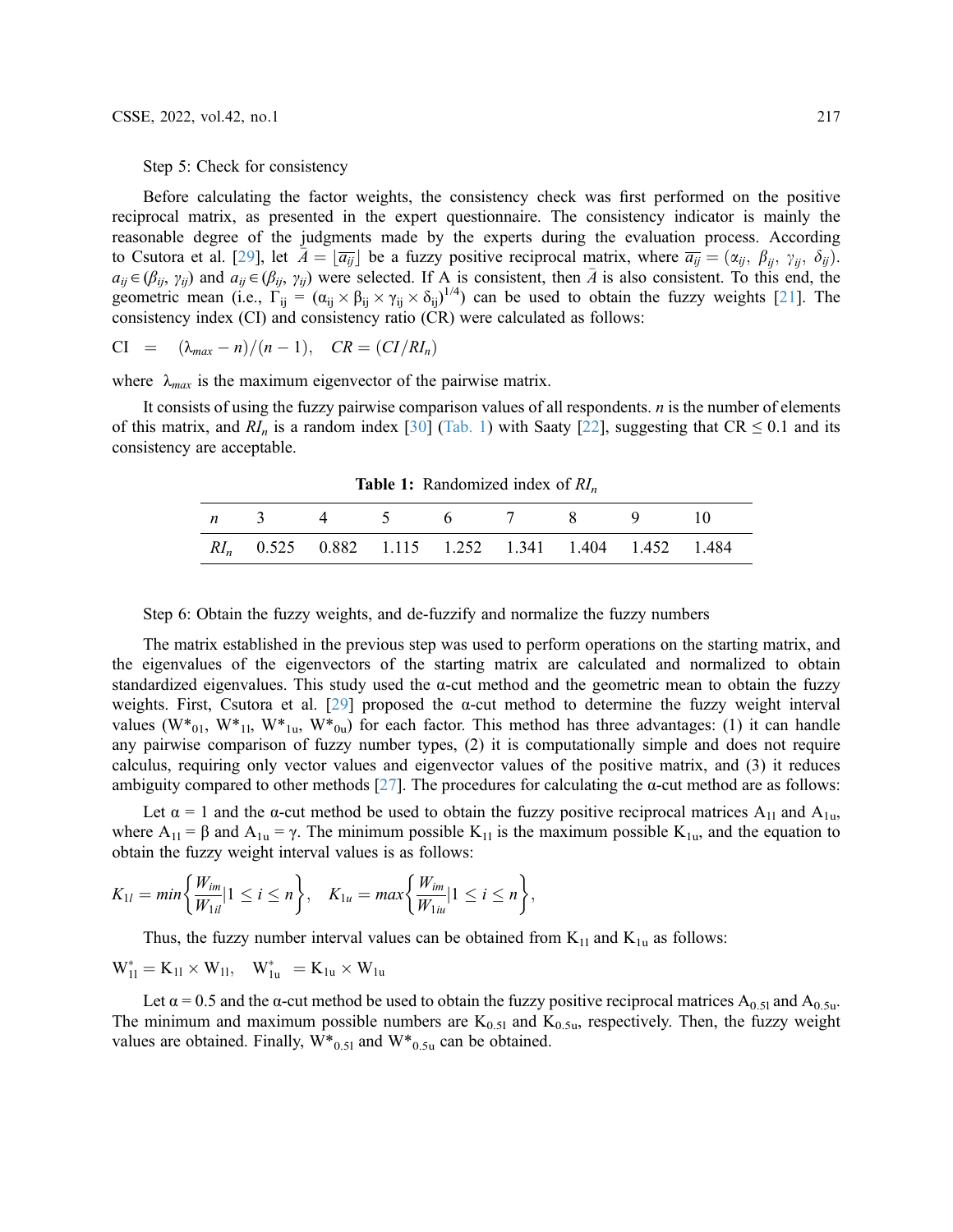Let  $\alpha = 0$  and the  $\alpha$ -cut method be used to obtain the fuzzy positive reciprocal matrices A<sub>01</sub> and A<sub>0u</sub>. The minimum and maximum possible numbers are  $K_{01}$  and  $K_{0u}$ , respectively. Then, the fuzzy weight values were obtained. Finally,  $W_{0l}^*$  and  $W_{0u}^*$  can be obtained. According to this formula, the fuzzy weight interval values ( $W^*_{0l}$ ,  $W^*_{1l}$ ,  $W^*_{1u}$ , and  $W^*_{0u}$ ) of each factor can be obtained. Then, the fuzzy weight interval of each factor was de-fuzzified using the geometric mean to obtain the explicit weight value (W\*). Finally, the weight values of the factors were normalized to obtain the local weights, and then the local weights of the various hierarchies were connected in series to obtain the global weights. Refer to Csutora et al. [[29](#page-14-4)] for the calculation steps of the  $\alpha$ -cut method.

Step 7. Calculate the weighting of the factors

The expert questionnaire was divided into an independent factor questionnaire and a dependent factor questionnaire. The collected expert questionnaires were applied to the above method to calculate the weight values. The weights of FANP were obtained by multiplying the dependent factor weight matrix and the independent factor weight matrix obtained separately. Finally, the weight values were normalized to obtain the local weights, and then the local weights of different layers were connected in series to obtain the global weights.

Step 8: Find CFs using the concept of VIKOR acceptable advantage

Let  $Q(i)$  be the i<sup>th</sup> evaluated alternative  $(i = 1, 2...j)$ , where j is the number of alternatives,  $Q(1)$  is the most suitable solution among all alternatives, and Q(2) represents the second suitable solution among the alternatives.

If TD ≥ DQ, then the better solution Q(i) is the compromise solution, where TD = Q(i + 1) – Q(i) and  $DQ = 1/(j - 1)$ .

### 4 Establishing a Hierarchy and Collecting Data

This section analyzes the collection of factors that affect the use of cloud computing and establishes a three-layer hierarchical framework during the literature review. The factor layer table is established based on the recommendations of Saaty [[22](#page-13-18)] (i.e., the factors in the same layer must not exceed 7). Each layer in this study consists of three factors, which is a commonly used method to prevent respondents from becoming impatient due to the complexity of the questionnaire, thus avoiding situations of excessive invalid questionnaires. According to Saaty [\[22](#page-13-18)], using a 3-layer, hierarchical model with criteria, sub-criteria, and factor layers in a hierarchical factor design is preferable. In summary, there are 27 factors in the  $3 \times 3$  hierarchical factor table [\(Tab. 2\)](#page-6-0) from the literature review. The hierarchy table is similar to that studied by Fu et al. [\[31](#page-14-6)], except that there are some differences, such as the inclusion of organizational strategies. They verified that the independence of each factor in the same layer is acceptable. Besides, while previous studies verified the importance of most collected factors, this particular study did not need to re-verify its significance.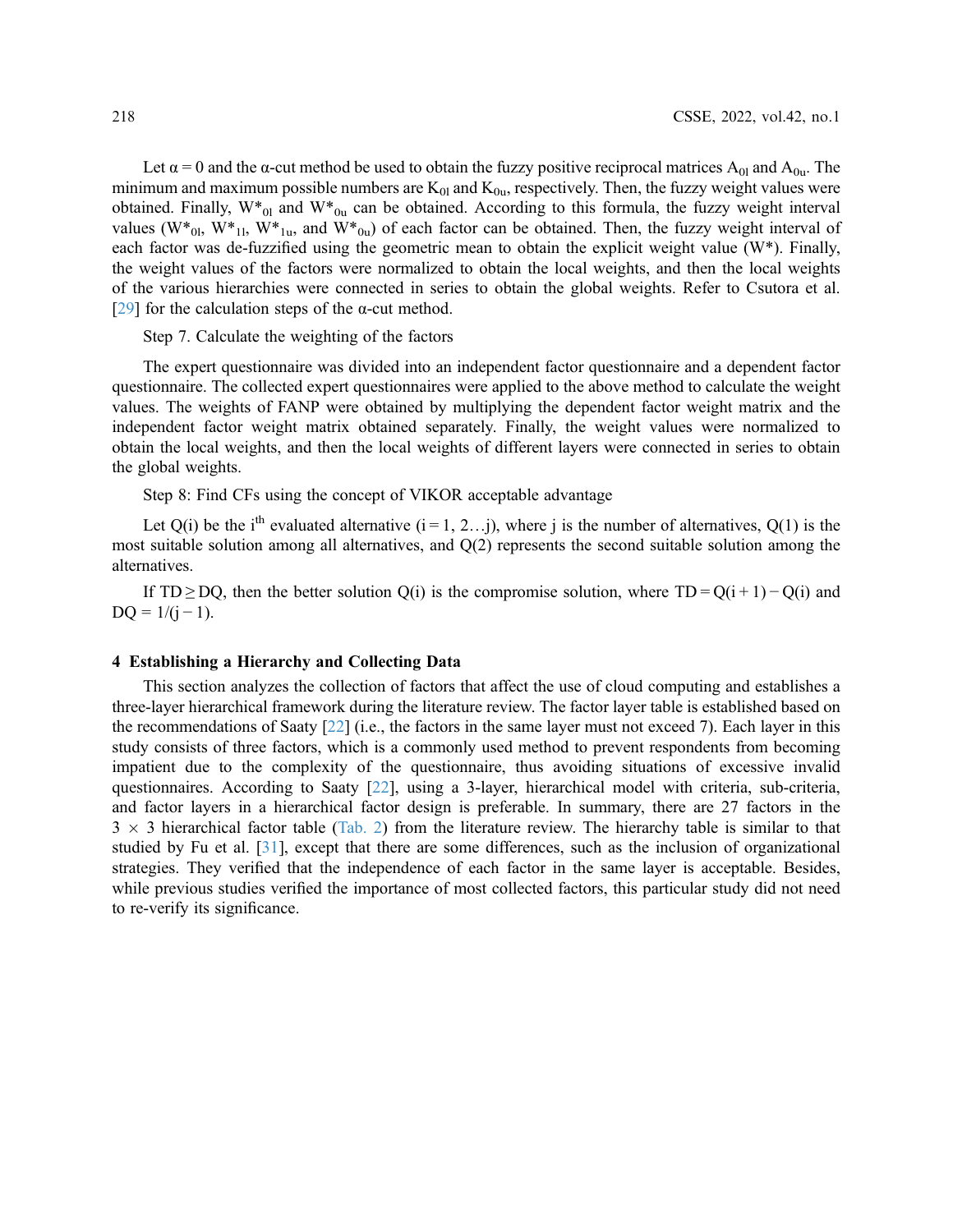<span id="page-6-0"></span>

| Criteria     | Sub-criteria                       | Factors                                                                            | References         |
|--------------|------------------------------------|------------------------------------------------------------------------------------|--------------------|
| Technology   | System security $(T_1)$            | Data access security $(T_{11})$                                                    | [2,4,8,32,33]      |
| (T)          |                                    | Information transmission security $(T_{12})$                                       | [5, 32, 33]        |
|              |                                    | Fallback cloud management security $(T_{13})$                                      | [5, 32, 33]        |
|              | System quality $(T_2)$             | Information system and communication<br>stability $(T_{21})$                       | [1, 13, 20]        |
|              |                                    | Information system integration $(T_{22})$                                          | $[4]$              |
|              |                                    | Information reliability $(T_{23})$                                                 | [1,4,13]           |
|              | System function $(T_3)$            | Useful of system operations $(T_{31})$                                             | [8,9]              |
|              |                                    | System expandability $(T_{32})^1$                                                  | [1,4,11]           |
|              |                                    | Ease to use of system operation $(T_{33})$                                         | $[1]$              |
| Organization | Organizational support             | Senior management $(O_{11})$                                                       | [10, 12, 31]       |
| (0)          | $(O_1)$                            | Employee acceptance $(O_{12})$                                                     | [14, 31]           |
|              |                                    | Interdepartmental coordination $(O_{13})$                                          | [10]               |
|              | Organizational                     | Organization scale $(O_{21})$                                                      | [1,11]             |
|              | characteristics $(O_2)$            | Innovative and design ability of organizational $[2,5,9,13]$<br>process $(O_{22})$ |                    |
|              |                                    | Organizational system $(O_{23})$                                                   | [10, 11]           |
|              | Organizational readiness           | Organizational infrastructure $(O_{31})$                                           | [10, 11]           |
|              | $(O_3)$                            | Degree of education training $(O_{32})$                                            | $\lceil 9 \rceil$  |
|              |                                    | Usable resource $(O_{33})$                                                         | [1, 12, 13, 14]    |
|              | Environment Industrial environment | Degree of industrial adoption $(E_{11})$                                           | [2,6,10]           |
| (E)          | $(E_1)$                            | Development of cloud service industry $(E_{12})$                                   | $\lceil 2 \rceil$  |
|              |                                    | Pressure of market competition $(E_{13})$                                          | [2,10,11]          |
|              | Overall environment $(E_2)$        | Promotion of Government policy $(E_{21})$                                          | [6]                |
|              |                                    | Government regulation $(E_{22})$                                                   | [2,6]              |
|              |                                    | National infrastructure $(E_{23})$                                                 | $[11]$             |
|              | Cloud service providers            | Reasonable charge of cloud service $(E_{31})$                                      | $\lceil 10 \rceil$ |
|              | $(E_3)$                            | Ability of cloud service providers $(E_{32})$                                      | $\lceil 34 \rceil$ |
|              |                                    | Relationship with cloud service providers<br>$(E_{33})$                            | $\left[34\right]$  |

Table 2: The three-layer hierarchy

# 5 Identification of CFs

Following the recommendations of Saaty et al. [[35\]](#page-14-7), after establishing the hierarchical factor table, the questionnaire in this study was designed. The factors in each layer were measured using a ratio scale and a pairwise comparison method. Their relative importance was compared, and their importance was then ranked in ascending order, expressed by 1, 2, 3… 9. Tabs. 3–6 show the questionnaires for the criteria layer, while questionnaires for the other layers were similarly designed with the criteria layer.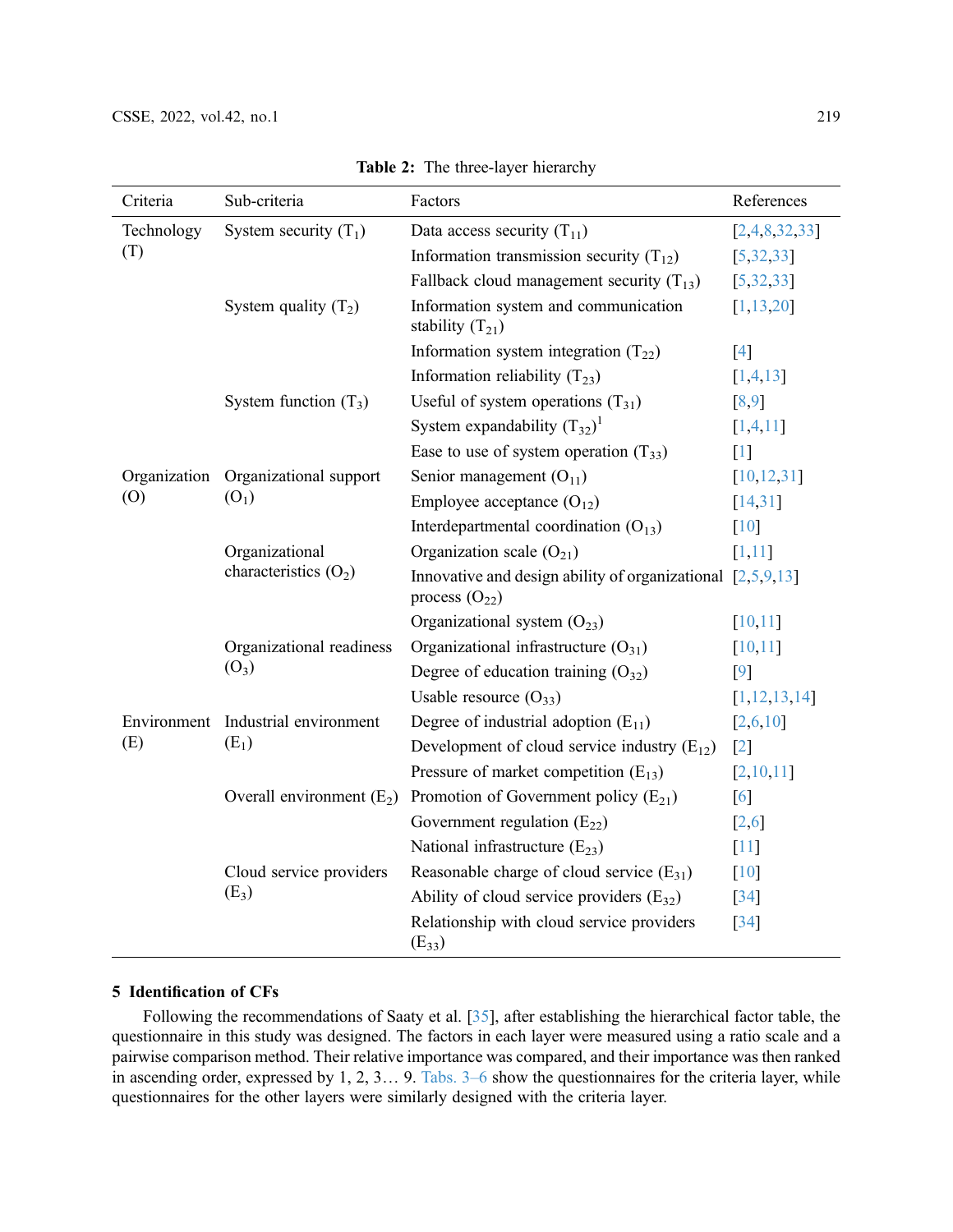As soon as the questionnaires were designed, they were sent to the Project Office of Cloud Computing Promotion located at the Industrial Development Bureau (IDB) of the Ministry of Economic Affairs (MOEA), Republic of China. The IDB of MOEA then helped the authors distribute the questionnaires to the senior management of the information technology (IT) departments of 887 large manufacturing enterprises. They further sent each company a copy of the questionnaires, eventually collecting 225 questionnaires in one month. After reviewing, 194 questionnaires were excluded for failing to pass the consistency test (CR  $\leq$  0.1). This high rejection rate could be due to the complicated questionnaires used in the FANP. Finally, 31 valid questionnaires were used. Following the recommendations of Saaty et al. [[35\]](#page-14-7), the decision-making opinions indicated in the collected valid questionnaires were integrated using an arithmetic mean to obtain a pairwise comparison matrix for each criterion. Since the FANP is not based on a statistical method, its greatest advantage is that it does not require large statistical samples [[36](#page-14-11)] and therefore focuses on whether the samples correctly represent the overall image rather than whether there are a sufficient number of samples [\[36](#page-14-11)]. Since FAHP uses expert questionnaires, the more senior experts fill out the questionnaire, the better the results will become. Thus, the sampling method is purposive sampling. Regarding the sample size of the expert questionnaires, Delbecq et al. [[37\]](#page-14-12) claim that 15 to 30 is a reasonable sample if the group of experts is highly homogeneous. Therefore, the preliminary image can be adequately plotted using the opinions of the 31 experts since the respondents of the questionnaires are senior managers in the IT departments of manufacturing companies. The surveyed group meets the expert feedback requirements with high homogeneity. Besides, purposive sampling is a non-probability sampling method that occurs when the elements selected for the sample are chosen through the researcher's judgment. Researchers generally believe that they can obtain a representative sample through sound judgment, thereby saving time and cost [[38](#page-14-13)]. Therefore, the sample is suitable for this study.

Table 3: Pairwise independence questionnaire

<span id="page-7-0"></span>

| Importance<br>level |   | Absolutely<br>important |   | Very<br>strongly<br>important |        | Essentially<br>important |               | Weekly         | Equally<br>important important |   | Weekly<br>important |                | Essentially<br>important |   | Very<br>strongest<br>important |   | Absolutely<br>important | Importance<br>level |
|---------------------|---|-------------------------|---|-------------------------------|--------|--------------------------|---------------|----------------|--------------------------------|---|---------------------|----------------|--------------------------|---|--------------------------------|---|-------------------------|---------------------|
|                     |   |                         |   |                               |        |                          |               |                |                                |   |                     |                |                          |   |                                |   |                         |                     |
|                     | 9 | 8                       | 7 | -6                            | $\sim$ | $\overline{4}$           | $\mathcal{E}$ | $\overline{2}$ |                                | 2 | $\mathcal{R}$       | $\overline{4}$ | 5                        | 6 | $\mathcal{I}$                  | 8 | 9                       |                     |
| Technology          |   |                         |   |                               |        |                          |               |                |                                |   |                     |                |                          |   |                                |   |                         | Organization        |
| Technology          |   |                         |   |                               |        |                          |               |                |                                |   |                     |                |                          |   |                                |   |                         | Environment         |
| Organization        |   |                         |   |                               |        |                          |               |                |                                |   |                     |                |                          |   |                                |   |                         | Environment         |

|  |  | <b>Table 4:</b> Pairwise dependence relationship questionnaire (if technology is the most important) |  |  |
|--|--|------------------------------------------------------------------------------------------------------|--|--|
|  |  |                                                                                                      |  |  |

| Importance<br>level | Absolutely<br>important |   | Very<br>strongly<br>important |     | Essentially<br>important |                | Weekly |   | Equally | Weekly<br>important important important |    | Essentially<br>important |        | Very<br>strongest<br>important |  |   | Absolutely<br>important | Importance<br>level |
|---------------------|-------------------------|---|-------------------------------|-----|--------------------------|----------------|--------|---|---------|-----------------------------------------|----|--------------------------|--------|--------------------------------|--|---|-------------------------|---------------------|
|                     | 9                       | 8 |                               | - 6 | 5                        | $\overline{4}$ | 3      | 2 |         | 2                                       | -3 | $\overline{4}$           | $\sim$ | -6                             |  | 8 | 9                       |                     |
| Technology          |                         |   |                               |     |                          |                |        |   |         |                                         |    |                          |        |                                |  |   |                         | Organization        |
| Technology          |                         |   |                               |     |                          |                |        |   |         |                                         |    |                          |        |                                |  |   |                         | Environment         |
| Organization        |                         |   |                               |     |                          |                |        |   |         |                                         |    |                          |        |                                |  |   |                         | Environment         |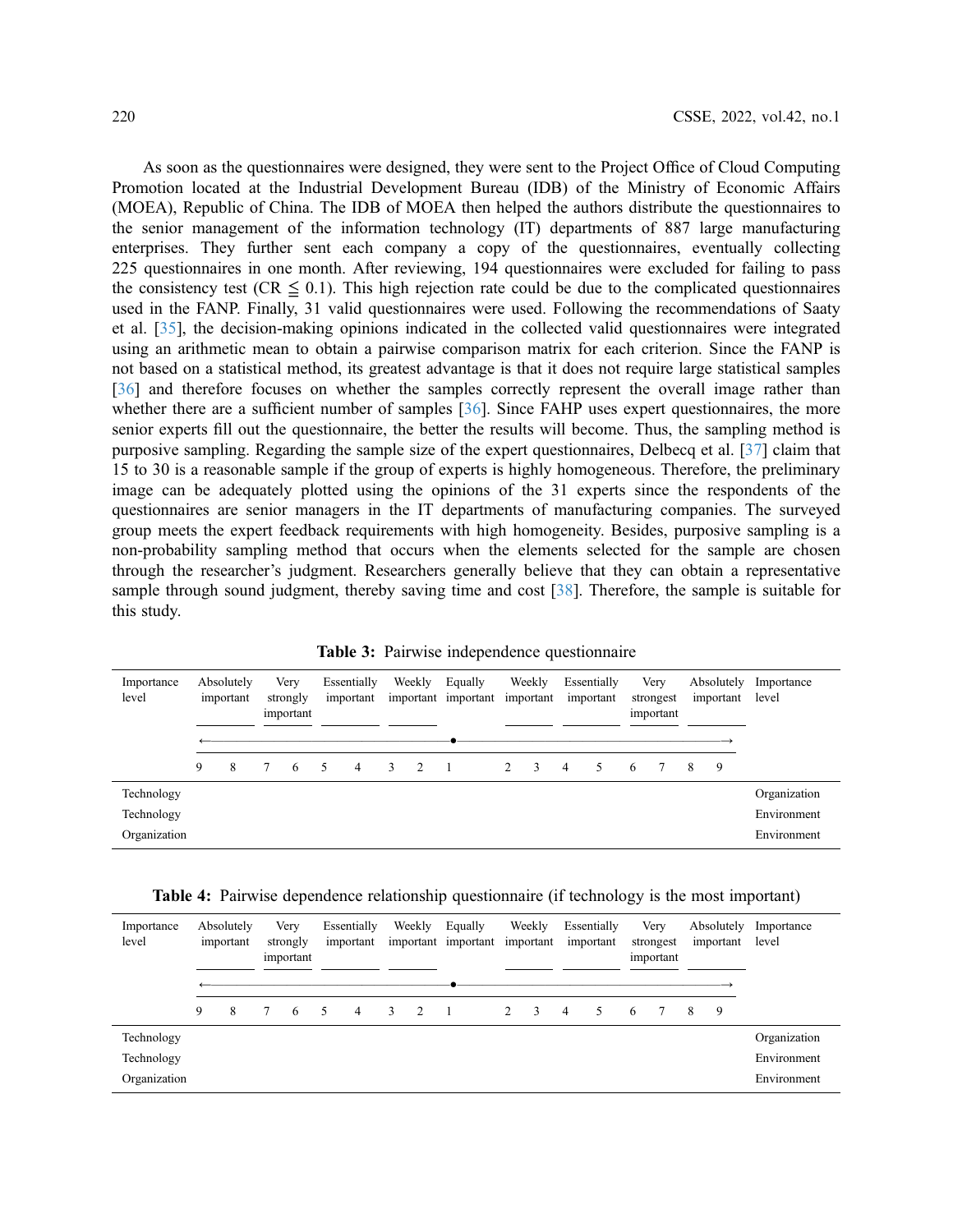| Importance<br>level | Absolutely<br>important |   | Very<br>strongly<br>important |    | Essentially<br>important |   | Weekly        | Equally<br>important important important |   | Weekly        |   | Essentially<br>important |   | Very<br>strongest<br>important |   | Absolutely<br>important | Importance<br>level |
|---------------------|-------------------------|---|-------------------------------|----|--------------------------|---|---------------|------------------------------------------|---|---------------|---|--------------------------|---|--------------------------------|---|-------------------------|---------------------|
|                     |                         |   |                               |    |                          |   |               |                                          |   |               |   |                          |   |                                |   |                         |                     |
|                     | 9                       | 8 | -6                            | 5. | 4                        | 3 | $\mathcal{L}$ |                                          | 2 | $\mathcal{R}$ | 4 |                          | 6 |                                | 8 | 9                       |                     |
| Organization        |                         |   |                               |    |                          |   |               |                                          |   |               |   |                          |   |                                |   |                         | Technology          |
| Organization        |                         |   |                               |    |                          |   |               |                                          |   |               |   |                          |   |                                |   |                         | Environment         |
| Technology          |                         |   |                               |    |                          |   |               |                                          |   |               |   |                          |   |                                |   |                         | Environment         |

Table 5: Pairwise dependence relationship questionnaire (if organization is the most important)

Table 6: Pairwise dependence relationship questionnaire (if environment is the most important)

| Importance<br>level | Absolutely<br>important |   | Very<br>strongly<br>important |    | Essentially<br>important |   | Weekly |                | Equally<br>important important | Weekly<br>important |    | Essentially<br>important |   | Very<br>strongest<br>important |  | Absolutely<br>important |   | Importance<br>level |
|---------------------|-------------------------|---|-------------------------------|----|--------------------------|---|--------|----------------|--------------------------------|---------------------|----|--------------------------|---|--------------------------------|--|-------------------------|---|---------------------|
|                     | 9                       | 8 |                               | -6 | $\sim$                   | 4 | 3      | $\overline{2}$ |                                | 2                   | -3 | $\overline{4}$           | 5 | -6                             |  | 8                       | 9 |                     |
| Environment         |                         |   |                               |    |                          |   |        |                |                                |                     |    |                          |   |                                |  |                         |   | Technology          |
| Environment         |                         |   |                               |    |                          |   |        |                |                                |                     |    |                          |   |                                |  |                         |   | Organization        |
| Technology          |                         |   |                               |    |                          |   |        |                |                                |                     |    |                          |   |                                |  |                         |   | Organization        |

The next step was to calculate the weights of the factors. Based on the 31 valid questionnaires completed by the experts, the weights of the three factors were obtained using the issue of independent factors [\(Tab. 3\)](#page-7-0) according to steps 3 to 6 indicated in the methodology section of this study. In addition, the weights of the dependent factors can be obtained using the same method (Tabs. 4–6). As such, step 7 is performed. After a set of independent factor weights can form a  $3 \times 1$  matrix and three sets of interdependent factor weights can form a  $3 \times 3$  matrix, the weights of the three factors are obtained by multiplying the separately obtained dependent factor weight matrix and the independent factor weight matrix. The weights of other factors in the same layer can be obtained using the same method, and the obtained weights are normalized to obtain the local weights. Thereafter, the local weights of different layers are connected in series to obtain the global weights of each factor, as shown in [Tab. 7](#page-9-0).

In step 8, the concept of VIKOR acceptance advantage involves finding a set of feasible solutions gradually. To avoid finding too many solutions for the first time and going beyond the limit, the first 13 factors (81.53%) with an accumulated 80% weight (80/20 rule) are used in finding the CFs. First, the break values of the 13 alternatives should be as follows:

Break value (i) =  $(Q1-Qi)/(Q1-Q13)$ 

Break value  $(1) = (0.1614 - 0.1614)/(0.1614 - 0.0250) = 0$ 

Break value  $(2) = (0.1614 - 0.1404)/(0.1614 - 0.0250) = 0.1509$ 

The above method calculates the 13th break value as follows:

Break value  $(13) = (0.1614 - 0.0250)/(0.1614 - 0.0250) = 1$ 

TD  $(1)$  = Break value  $(2)$ -Break value  $(1)$  = 0.1539

TD (12) = Break value (13)-Break value (12) =  $0.0072$ 

Based on the above procedure, all break and TD values can be calculated ([Tab. 8](#page-10-0)).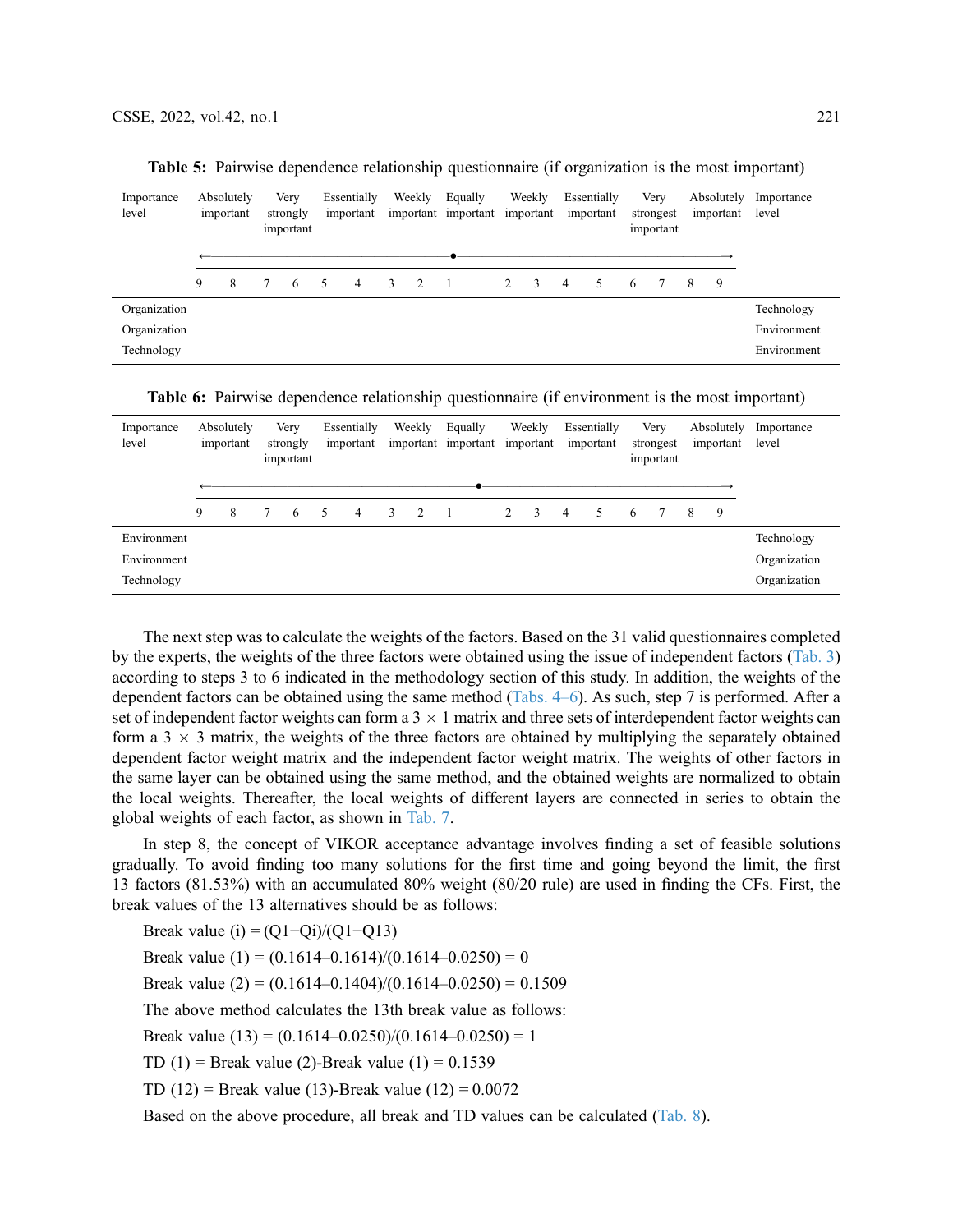<span id="page-9-0"></span>

| Criteria         | Sub-criteria Factors |                                                                       | Weights Order |                |
|------------------|----------------------|-----------------------------------------------------------------------|---------------|----------------|
| Technology (T)   | $(T_1)$              | Data access security $(T_{11})$                                       | 0.1614        | $\mathbf{1}$   |
| 0.555067         | 0.272755             | Information transmission security $(T_{12})$                          | 0.1404        | $\overline{2}$ |
|                  |                      | Fallback cloud management security $(T_{13})$                         | 0.0910        | $\overline{4}$ |
|                  | $(T_2)$<br>0.175894  | Information system and communication stability<br>$(T_{21})$          | 0.0332        | 8              |
|                  |                      | Information system integration $(T_{22})$                             | 0.0271        | 11             |
|                  |                      | Information reliability $(T_{23})$                                    | 0.0242        | 14             |
|                  | $(T_3)$              | Useful of system operations $(T_{31})$                                | 0.0321        | 9              |
|                  | 0.106419             | System expandability $(T_{32})^1$                                     | 0.0250        | 13             |
|                  |                      | Ease to use of system operation $(T_{33})$                            | 0.0206        | 15             |
| Organization (O) | (O <sub>1</sub> )    | Senior management $(O_{11})$                                          | 0.1116        | $\overline{3}$ |
| 0.298776         | 0.143975             | Employee acceptance $(O_{12})$                                        | 0.0597        | 5              |
|                  |                      | Interdepartmental coordination $(O_{13})$                             | 0.0380        | $\tau$         |
|                  | $(O_2)$              | Organization scale $(O_{21})$                                         | 0.0176        | 17             |
|                  | 0.096956             | Innovative and design ability of organizational<br>process $(O_{22})$ | 0.0195        | 16             |
|                  |                      | Organizational system $(O_{23})$                                      | 0.0139        | 20             |
|                  | $(O_3)$              | Organizational infrastructure $(O_{31})$                              | 0.0156        | 18             |
|                  | 0.057844             | Degree of education training $(O_{32})$                               | 0.0140        | 19             |
|                  |                      | Usable resource $(O_{33})$                                            | 0.0090        | 23             |
| Environment (E)  | $(E_1)$              | Degree of industrial adoption $(E_{11})$                              | 0.0408        | 6              |
| 0.146157         | 0.061813             | Development of cloud service industry $(E_{12})$                      | 0.0289        | 10             |
|                  |                      | Pressure of market competition $(E_{13})$                             | 0.0260        | 12             |
|                  | $(E_2)$              | Promotion of Government policy $(E_{21})$                             | 0.0102        | 21             |
|                  | 0.053735             | Government regulation $(E_{22})$                                      | 0.0089        | 25             |
|                  |                      | National infrastructure $(E_{23})$                                    | 0.0087        | 26             |
|                  | $(E_3)$              | Reasonable charge of cloud service $(E_{31})$                         | 0.0098        | 22             |
|                  | 0.030609             | Ability of cloud service providers $(E_{32})$                         | 0.0089        | 24             |
|                  |                      | Relationship with cloud service providers $(E_{33})$                  | 0.0039        | 27             |

Table 7: Weights of the factors obtained by FANP

In most industries, three to six CFs can be found [[3](#page-12-2)]. However, most studies show the existence of at least 4 CFs [[39](#page-14-14)[,40](#page-14-15)[,41](#page-14-16)]. In this study, the principle of the concept of VIKOR acceptance advantage for extracting CFs involved stopping the extraction immediately if there were more than four CFs with a cumulative weight of more than 50% [\[42](#page-14-17)]. If the principle is not simultaneously satisfied, then the CFs extraction work will continue. Based on the above extraction principle, the first extraction in this study obtained five CFs (data access security, information transmission security, senior management support, fallback cloud management, and employee acceptance) with a cumulative weight of 56.42%, exceeding 50% and in line with the principle of stopping extraction. Thus, a total of 5 CFs were obtained [\(Tab. 8\)](#page-10-0).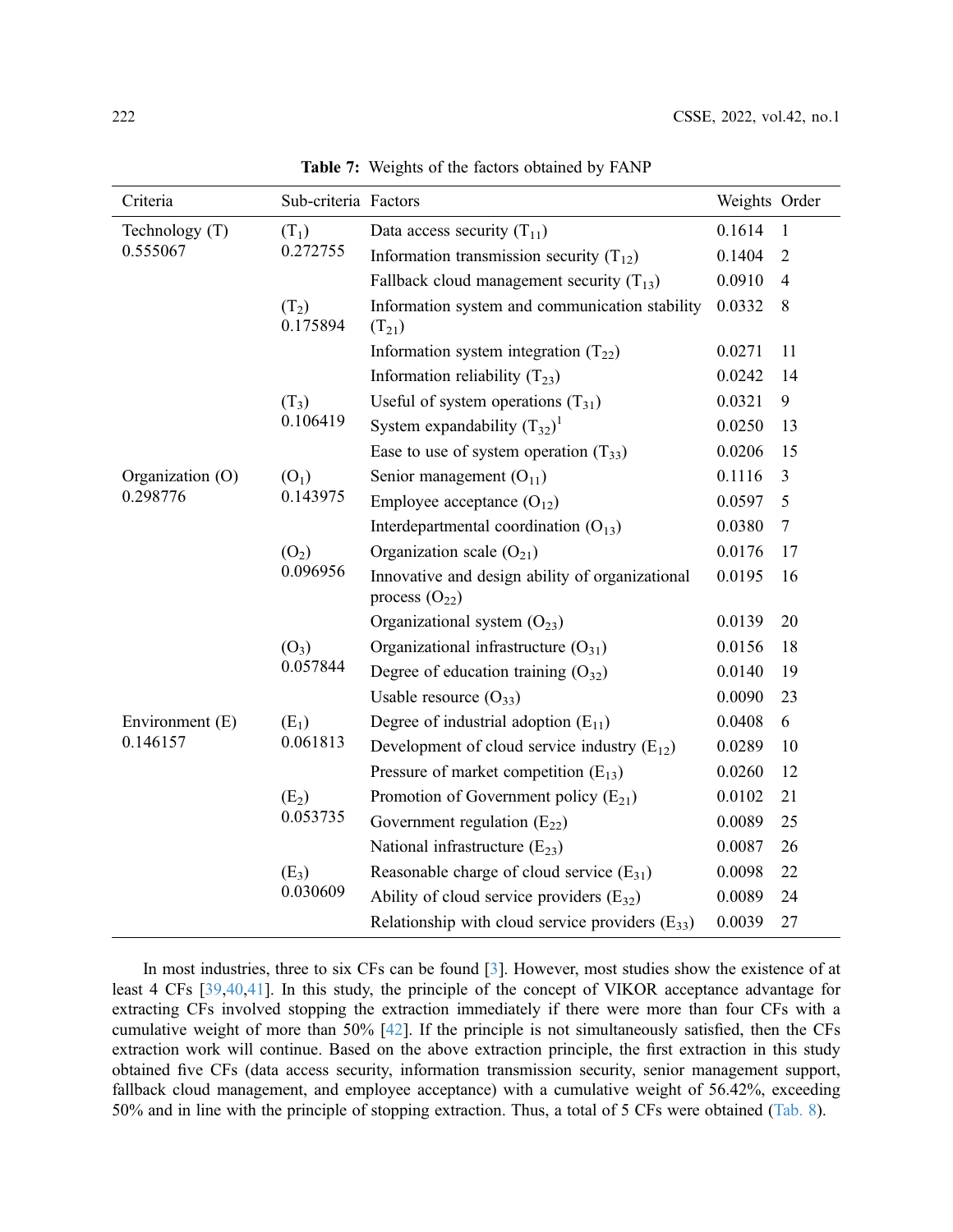<span id="page-10-0"></span>

| Factors $Q(i)$                                               | Weighting |             |                           | $1st$ check |                               |
|--------------------------------------------------------------|-----------|-------------|---------------------------|-------------|-------------------------------|
|                                                              | $(\%)$    | Rank<br>(i) | <b>Break</b><br>value (i) | TD          | $TD \ge DQ$ ; $DQ =$<br>0.083 |
| $T_{11}$ : Data access security                              | 16.14     | 1           | $\Omega$                  | 0.1539 Yes  |                               |
| $T_{12}$ : Information transmission security                 | 14.04     | 2           | 0.1539                    | 0.2110 Yes  |                               |
| $O_{11}$ : Senior management                                 | 11.16     | 3           | 0.3649                    | 0.1510 Yes  |                               |
| $T_{13}$ : Fallback cloud management security                | 9.10      | 4           | 0.5159                    | 0.2299 Yes  |                               |
| $O_{12}$ : Employee acceptance                               | 5.97      | 5           | 0.7458                    | 0.1379 Yes  |                               |
| $E_{11}$ : Degree of industrial adoption                     | 4.08      | 6           | 0.8836                    | $0.0206$ No |                               |
| $O_{13}$ : Interdepartmental coordination                    | 3.80      | 7           | 0.9043                    | 0.0353      |                               |
| $T_{21}$ : Information system and<br>communication stability | 3.32      | 8           | 0.93960                   | 0.0079      |                               |
| $T_{31}$ : Usefulness of system operations                   | 3.21      | 9           | 0.9475                    | 0.0236      |                               |
| $E_{12}$ : Development of cloud service<br>industry          | 2.89      | 10          | 0.9711                    | 0.0130      |                               |
| $T_{22}$ : Information system integration                    | 2.71      | 11          | 0.9841                    | 0.0087      |                               |
| $E_{13}$ : Pressure of market competition                    | 2.60      | 12          | 0.9928                    | 0.0072      |                               |
| $T_{32}$ : System expandability                              | 2.50      | 13          | 1                         |             |                               |

Table 8: Calculation procedure of VIKOR acceptable advantage

Note:  $DQ = 1/(n-1) = 1/(13-1) = 0.083$ 

## 6 Findings and Implications

This study used the method that combines two MCDM tools to find five CFs for the adoption of a cloud service. Finally, this paper describes the findings and implications of the study as follows.

# 6.1 Findings

- 1) The first CF is data access security (0.1614) under system security, indicating that enterprises should pay the greatest attention to the privacy and confidentiality of cloud computing. This factor is a top priority. Therefore, an enterprise is more likely to adopt a cloud provider's system if it provides highly secure access to cloud data. Access security must include not only an account and password but also data access, access numbers, and a system to control who can access such data.
- 2) The second CF is information transmission security (0.1404). Some enterprises prefer that the data be transmitted to cloud computing over the Internet because they have to choose public cloud computing due to cost considerations. However, the Internet poses many security problems—For example, hackers may capture confidential data during transmission. Thus, the protection mechanism provided by a cloud computing provider is essential.
- 3) The third CF is the support and participation of senior management (0.1116). The introduction of new technologies is an important strategy that requires coordination between an enterprise's strategy and its resources, as well as the support and participation of senior management. More so, it can be hindered if senior management is unwilling to provide adequate support. Therefore, senior management support is an important influencing factor.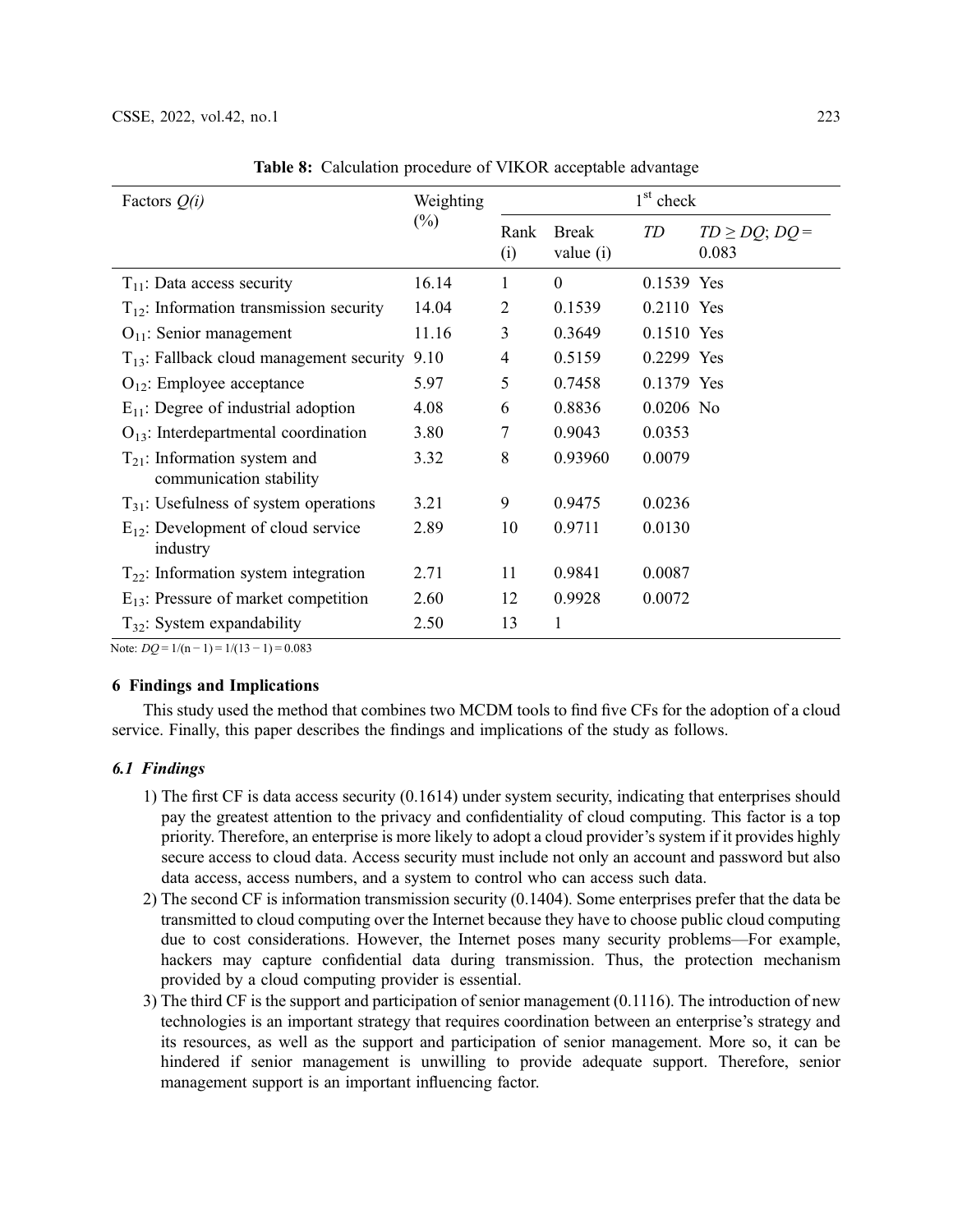- 4) The fourth CF is fallback cloud management security (0.0910). It can be seen that the senior management is concerned about the inability of the cloud computing system to provide services after a disaster, possibly causing an enterprise to suffer huge losses. Thus, the cloud computing system must be shockproof, fireproof, and have an uninterruptible power supply, as well as other fallback mechanisms. Therefore, it must provide a high level of Service Level Agreements (SLAs).
- 5) The fifth CF is employee acceptance (0.0597). If employees accept the new technology, then the likelihood of them using cloud computing will increase. When an enterprise decides to use cloud computing, there must be discussion and communication within them in order to reach a consensus. Importantly, relevant personnel must be trained.

#### 6.2 Implications

1) The method presented in this paper can objectively identify CFs, which differs from previous studies mainly due to the authors' subjective decisions.

This paper describes a study that is an extension of the TOE framework in cloud computing research. The TOE framework has been found to analyze an enterprise's internal and external situations clearly and effectively when adopting information systems. In addition, this paper integrates MCDM tools to identify CFs objectively based on the TOE framework, which applies to the factors affecting the adoption of cloud computing services. This feature differentiates this study from previous studies on the method of identifying CFs.

- 2) The most important factor affecting the use of cloud computing in the industry is information security. Cloud computing relies heavily on data transmission and access via the Internet. If users can connect to a network, then they can perform multiple operations. Since serious data leakage is extremely difficult to prevent when using the Internet, enterprises must prioritize information security and do everything possible to perfect the mechanism before using cloud computing. Furthermore, preventing the cloud system from being hacked is crucial for cloud computing service providers when building the cloud system.
- 3) Enterprises should pay attention to organizational issues when implementing cloud computing.

The literature related to cloud computing discusses adoption factors based on an organizational or strategic perspective. The results of the study indicate that the support and participation of senior management are the third CF. In addition, employee acceptance is a CF. The implementation of cloud computing is a major project for enterprises and involves many dimensions. The active participation of senior management in providing support and resources relevant to the project is vital, thus minimizing employees' skepticism and their resistance to the system. This will significantly increase the likelihood of a successful introduction of cloud computing.

4) Enterprises should allocate suitable resources for the adoption of a cloud computing service.

The study identified five CFs for enterprises to adopt a cloud computing service so that they can strategically plan and allocate adequate resources, thereby avoiding adoption failures due to faulty decision-making. Therefore, enterprises with limited resources should preferably allocate their resources to the five CFs. If there are surplus resources, these can be allocated to other important factors. In this way, enterprises can better allocate their resources for adopting cloud computing services at a lower cost and with greater efficiency.

5) The study provides information that will be beneficial to cloud computing service providers.

This study collected the adoptive factors of cloud computing services from a literature review based on the TOE framework and used the proposed hybrid approach to identify CFs objectively. Cloud computing service providers can use these results to develop products for cloud computing service solutions that meet customer requirements, especially in terms of Internet safety, security, and privacy protection. Furthermore, cloud computing service providers can develop more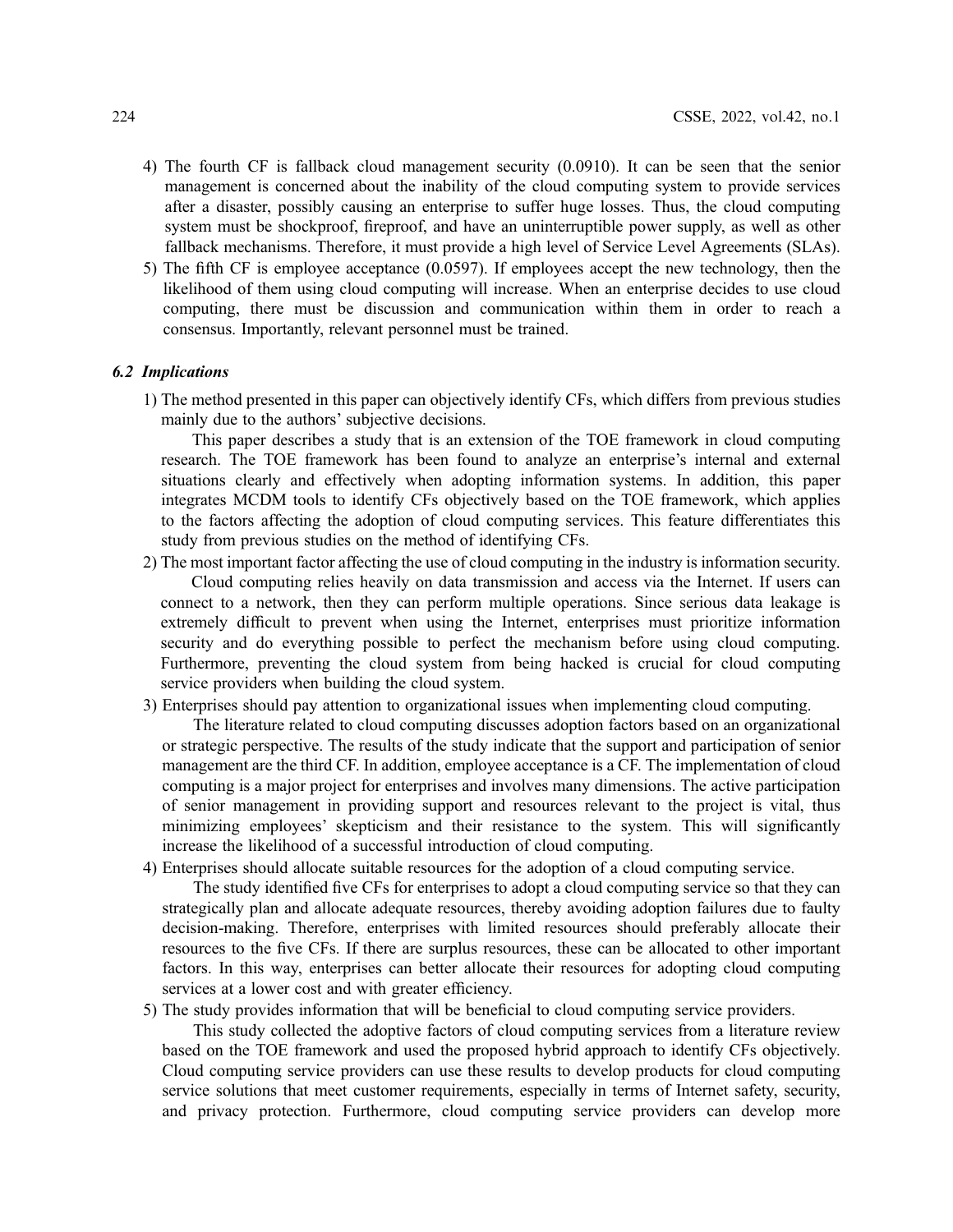effective marketing strategies by understanding the different layers of factors important to their clients.

#### 7 Conclusions and Limitations

This study used the TOE framework from a literature review to establish a hierarchical table of factors affecting an enterprise's adoption of cloud computing services. Further, it used two combined MCDM tools to identify CFs objectively, replacing the authors of previous studies who decided CFs subjectively. After analyzing the factor weights, five CFs (data access security, information transmission security, senior management support, fallback cloud management, and employee acceptance) were found among enterprises' adoption of cloud computing services, and the findings and implications were discussed. The study results can enable enterprises to identify CFs objectively in adopting a cloud computing service and allocate their resources based on the weights of the CFs to adopt new systems that are less costly and more efficient, thus enhancing the success rate of adopting cloud computing services. In addition, some previous literature has discussed the adoptive factors of cloud computing services from the viewpoint of cloud service providers. The current study reveals that enterprises should pay more attention to the "degree of industrial adoption" in the external environment, despite some previous studies suggesting that the stability and professionalism of cloud service providers should remain an important factor in the external environment. Finally, companies will be more willing to use a cloud computing service only when their technology platforms are rich and mature.

To determine the factors affecting the use of cloud computing in enterprises, this study established a hierarchical factor table for analysis with reference to the TOE framework, as used by scholars in previous literature. The dimensions affecting the use of cloud computing are extensive, bearing the possibility that not all factors were found. Moreover, if too many factors are listed, respondents may have difficulty completing the questionnaire. Besides, we examined a different approach, and the questionnaire developed for the survey adopted the FANP, which can resolve the dependencies between evaluation factors. However, due to the complexity and the extensive content of the questionnaire, respondents may not fully understand the answering method and may lose patience, resulting in many invalid questionnaires.

Although cloud computing research covers several fields, this study only focuses on the demands of large-scale manufacturing enterprises in Taiwan. In the future, the authors can further explore whether the factors affecting the use of cloud computing differ at different developmental phases of adoption and in different countries, such as different sizes of enterprises and different specific industries. Moreover, the authors can investigate issues from time to time and conduct comparative analyses across different industries or across different business scales or different areas to see differences.

Funding Statement: This research was supported by the Ministry of Science and Technology (MOST), Taiwan, R.O.C. (104-2410-H-327-024-).

Conflicts of Interest: All the authors declare that they have no conflicts of interest to report regarding the present study.

#### References

- <span id="page-12-0"></span>[1] O. Al-Hujran, E. M. Al-Lozi, M. M. Al-Debei and M. Maqableh, "Challenges of cloud computing adoption from the toe framework perspective," International Journal of E-Business Research, vol. 14, no. 3, pp. 18, 2018.
- <span id="page-12-1"></span>[2] J. K. Adjei, S. Adams and L. Mamattah, "Cloud computing adoption in Ghana; accounting for institutional factors," Technology in Society, vol. 65, pp. 101583, 2021.
- <span id="page-12-2"></span>[3] A. C. Boynton and R. W. Zmud, "An assessment of critical success factors," Sloan Management Review, vol. 25, no. 4, pp. 17–27, 1984.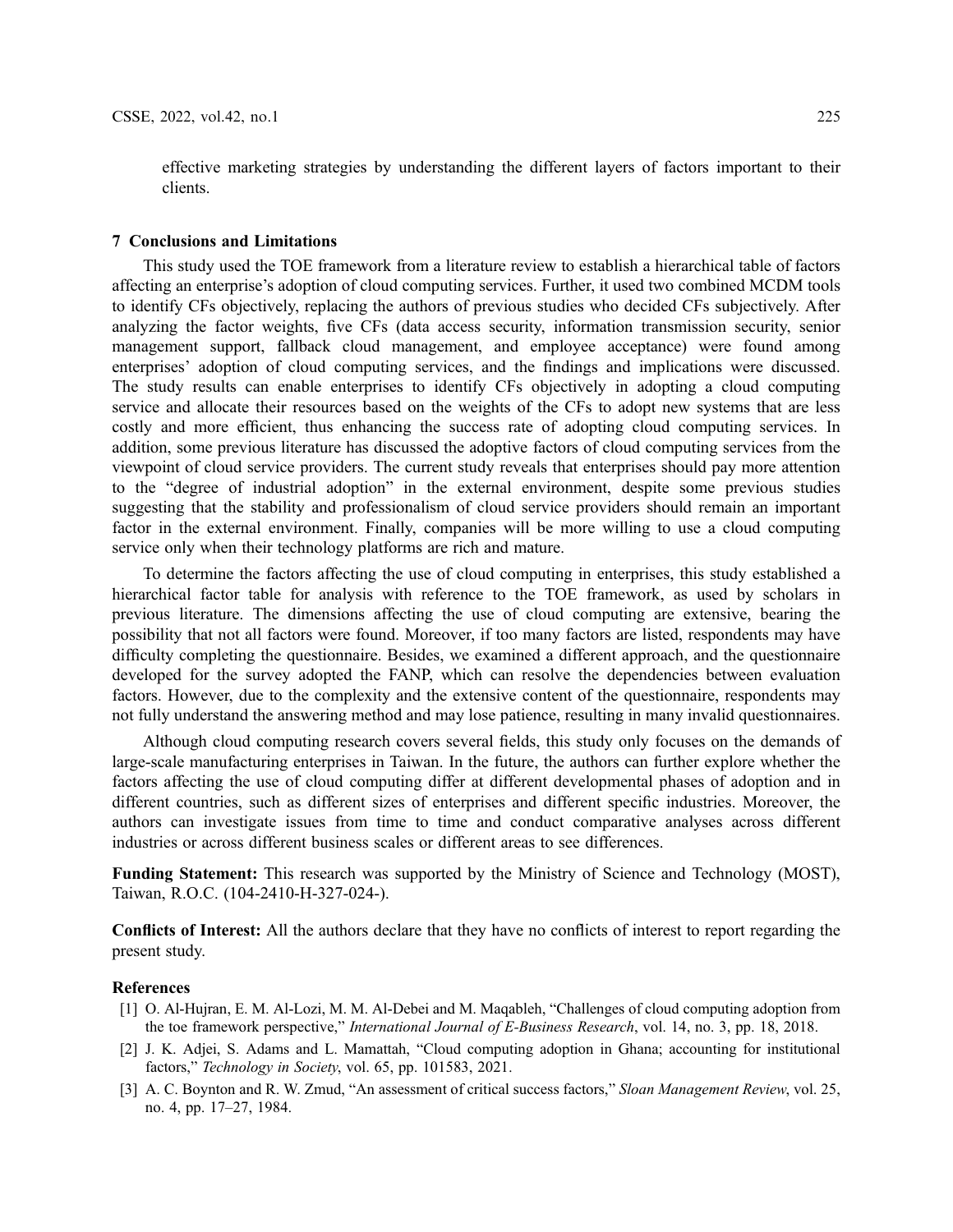- <span id="page-13-0"></span>[4] R. D. Raut, B. B. Gardas, M. K. Jha and P. Priyadarshinee, "Examining the critical success factors of cloud computing adoption in the MSMEs by using ISM model," Journal of High Technology Management Research, vol. 28, no. 2, pp. 125–141, 2017.
- <span id="page-13-1"></span>[5] P. Priyadarshinee, R. D. Raut, M. K. Jha and B. B. Gardas, "Understanding and predicting the determinants of cloud computing adoption: A two staged hybrid SEM–neural networks approach," Computers in Human Behavior, vol. 76, pp. 341–362, 2017.
- <span id="page-13-2"></span>[6] S. H. Kim, S. Y. Jang and K. H. Yang, "Analysis of the determinants of software-as-a-service adoption in small businesses: Risks, benefits, and organizational and environmental factors," Journal of Small Business Management, vol. 55, no. 2, pp. 303–325, 2017.
- <span id="page-13-3"></span>[7] P. K. Senyo, E. Addae and R. Boateng, "Cloud computing research: A review of research themes, frameworks, methods and future research directions," International Journal of Information Management, vol. 38, no. 1, pp. 128–139, 2018.
- <span id="page-13-4"></span>[8] H. M. Sabi, F. M. E. Uzoka, K. Langmia, F. N. Njeh and C. K. Tsuma, "A cross-country model of contextual factors impacting cloud computing adoption at universities in sub-saharan Africa," Information Systems Frontiers, vol. 20, no. 6, pp. 1381–1404, 2018.
- <span id="page-13-5"></span>[9] I. Arpaci, "Antecedents and consequences of cloud computing adoption in education to achieve knowledge management," Computers in Human Behavior, vol. 70, pp. 382–390, 2017.
- <span id="page-13-6"></span>[10] H. Hassan, M. H. M. Nasir, N. Khairudin and I. Adon, "Factors influencing cloud computing adoption in small and medium enterprises," Journal of Information and Communication Technology, vol. 16, no. 1, pp. 21–41, 2017.
- <span id="page-13-7"></span>[11] O. Ali, A. Shrestha, M. Ghasemaghaei and G. Beydoun, "Assessment of complexity in cloud computing adoption: A case study of local governments in Australia," Information Systems Frontiers, 2021. (online publication). <https://doi.org/10.1007/s10796-021-10108-w>.
- <span id="page-13-8"></span>[12] V. M. Dincă, A. M. Dima and Z. Rozsa, "Determinants of cloud computing adoption by Romanian SMEs in the digital economy," Journal of Business Economics and Management, vol. 20, no. 4, pp. 798–820, 2019.
- <span id="page-13-9"></span>[13] R. D. Raut, B. B. Gardas, B. E. Narkhede and V. S. Narwane, "To investigate the determinants of cloud computing adoption in the manufacturing micro, small and medium enterprises: A DEMATEL-based approach," Benchmarking: an International Journal, vol. 26, no. 3, pp. 990–1019, 2019.
- <span id="page-13-10"></span>[14] M. Sharma, R. Gupta and P. Acharya, "Prioritizing the critical factors of cloud computing adoption using multicriteria decision-making techniques," Global Business Review, vol. 21, no. 1, pp. 142–161, 2020.
- <span id="page-13-11"></span>[15] N. Langvinienė and I. Daunoravičiūtė, "Factors influencing the success of business model in the hospitality service industry," Procedia - Social and Behavioral Sciences, vol. 213, pp. 902–910, 2015.
- <span id="page-13-12"></span>[16] M. L. Martens and M. M. Carvalho, "Key factors of sustainability in project management context: A survey exploring the project managers' perspective," International Journal of Project Management, vol. 35, no. 6, pp. 1084–1102, 2017.
- <span id="page-13-13"></span>[17] A. G. Assaf, A. Josiassen and F. W. Agbola, "Attracting international hotels: Locational factors that matter most," Tourism Management, vol. 47, pp. 329–340, 2015.
- <span id="page-13-14"></span>[18] J. F. Hair, W. C. Black and B. J. Babin, *Multivariate Data Analysis: Global Edition*, London: Pearson education, 2010.
- <span id="page-13-15"></span>[19] L. Tornatzky and M. Fleischer, The Process of Technology Innovation, Lexington, MA: Lexington Books, 1990.
- <span id="page-13-16"></span>[20] M. B. Ali, "Multiple perspective of cloud computing adoption determinants in higher education," *International* Journal of Cloud Applications and Computing, vol. 9, no. 3, pp. 21, 2019.
- <span id="page-13-17"></span>[21] S. Opricovic and G. H., Tzeng, "Compromise solution by MCDM methods: A comparative analysis of VIKOR and TOPSIS," European Journal of Operational Research, vol. 156, no. 2, pp. 445–455, 2004.
- <span id="page-13-18"></span>[22] T. L. Saaty, The Analytic Hierarchy Process, New York: McGraw-Hill, 1980.
- <span id="page-13-19"></span>[23] T. L. Saaty, The Analytic Network Process, Pittsburgh: RWS Publications. Expert Choice, Inc., 1996.
- <span id="page-13-20"></span>[24] P. J. M. van Laarhoven and W. Pedrycz, "A fuzzy extension of saaty's priority theory," Fuzzy Sets and Systems, vol. 11, pp. 229–241, 1983.